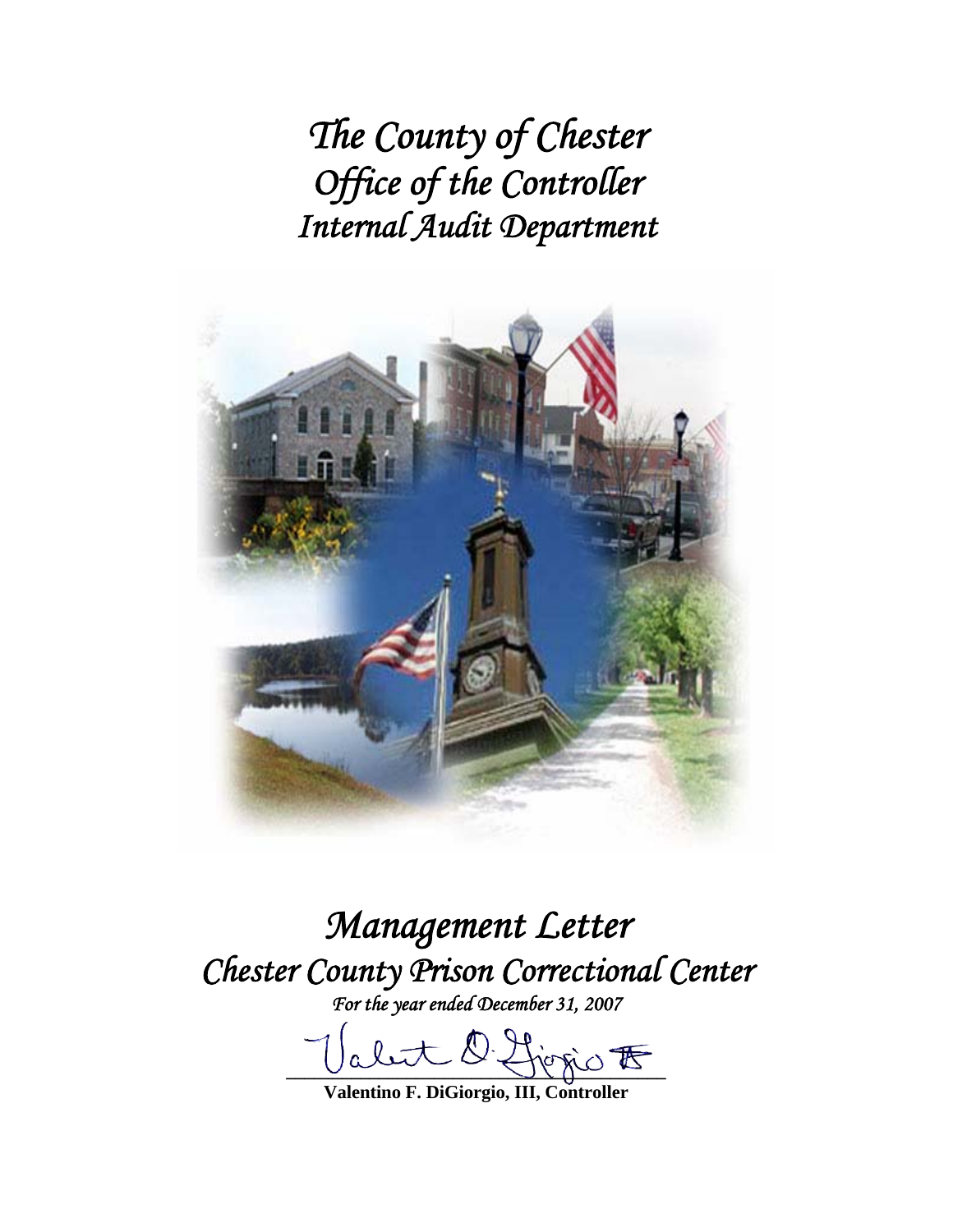# **To: Robert J. Cochlin, Manager Chester County Prison Correctional Center**

## *Introduction*

On May 14, 2008, Internal Audit completed an audit of the *Chester County Prison Correctional Center (Center)* for the year ended December 31, 2007. Gretchen W. Sohn, CIA, was the auditorin-charge and was assisted by one additional staff member. Internal Audit is required by the Pennsylvania County Code to review county offices/departments annually to ensure compliance with policies and procedures and to assess their overall internal control structure. The scope of our audit included a review of the following:

- Cash
- Cash Receipts
- Cash Disbursements
- Voided Transactions
- Inmate Welfare Fund
- Unclaimed Property (Escheats)

## *Executive Summary*

The management and staff of the *Center* are, in all material respects, in compliance with policies and procedures applicable to the maintenance of the *Center's* funds. The audit disclosed no procedural or internal control weaknesses. Our observation and testing revealed a knowledgeable and well trained office staff.

We would like to thank the *Center's* manager and assistant manager for their cooperation and assistance during the course of this audit.

Please feel free to contact our office at (610) 344-6797 should you have any questions or concerns.